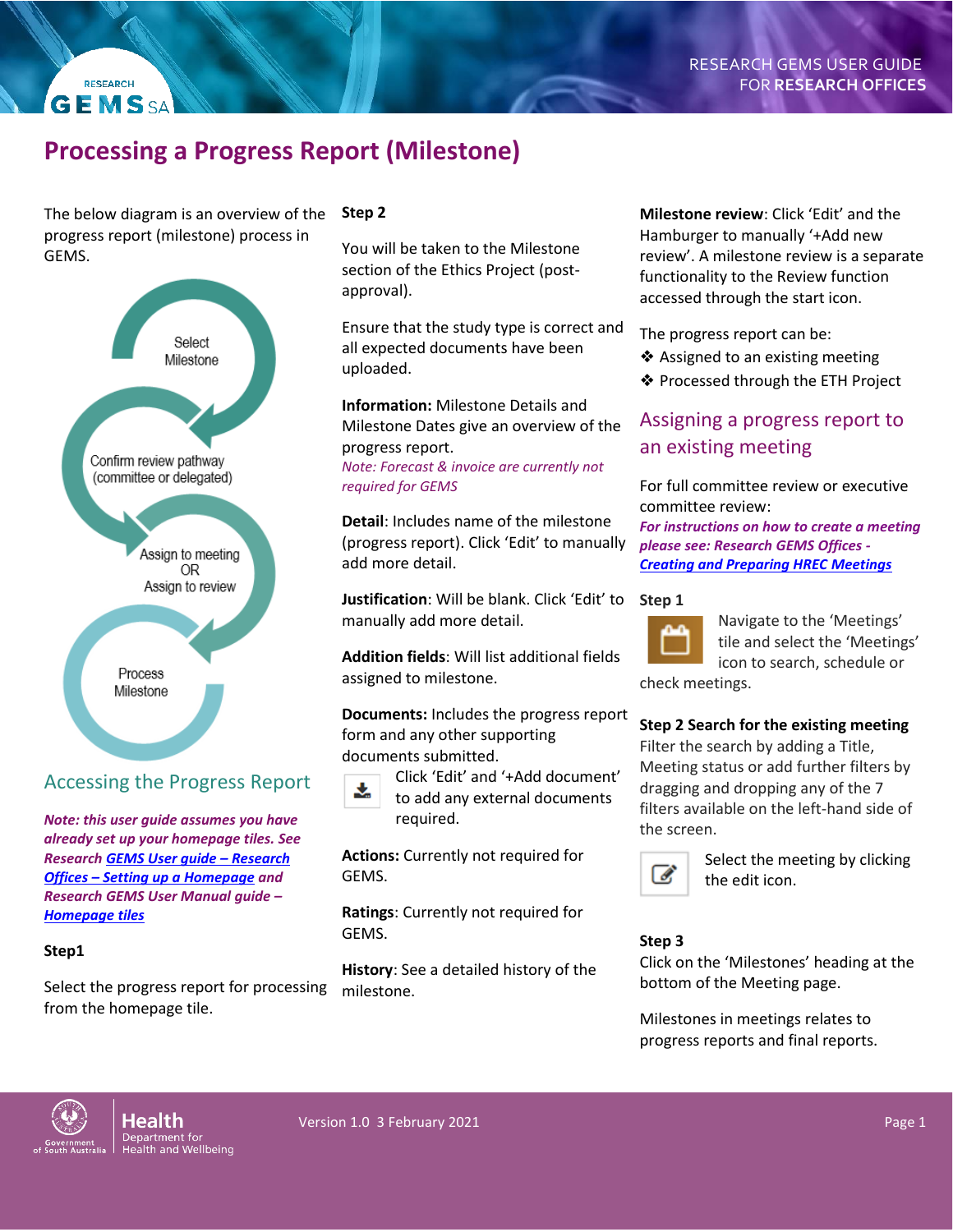#### **Step 4**

Select the '+ Add milestone' and a pop out panel will appear.

#### **Step 5**

| Search by milestone |                   |  |
|---------------------|-------------------|--|
| Program             | Ethics *          |  |
| Milestone status    | Received <b>*</b> |  |
| Search              | Search            |  |

Use the Search function to find the forms. Filter by Program, Milestone status or text search. Select the progress report and click the tick icon to add the milestone.

#### **Step 6**

The system will automatically include all documents submitted with the milestone to be viewed by the meeting attendees in the external portal. Group documents together by selecting

| Not grouped *            | Progress |
|--------------------------|----------|
|                          |          |
| Not grouped              |          |
| Annual Report - New      |          |
| Annual Report - Response |          |
| Final Report - New       |          |
| Final Report - Response  |          |

the drop-down menu under 'Group' and using the filter options available.

You can also change the display order of documents by using the 'up' and 'down' arrows.

## **Adding notes and recording the decision**

#### **Step 1**

Add any notes or comments from the meeting in 'Meeting details', located at the top of the screen and click save once finished.

Notes can be edited after the meeting; this information can feed through to the draft minutes created in GEMS.

#### **Step 2 Record a decision**

The 'gavel' icon records the decisio**n:**

#### **Decision Type:**

- ❖ Progress Report with status change (Completed, terminated/Abandoned)
- ❖ Annual Progress Report
- ❖ First Patient in Report

#### **Decision:**

- $\triangleleft$  Decision pending More Information required
- Noted
- Rejected

#### **Step 3**

Click 'Save' in the wizard and then click page save to save all decisions and outcomes and then click edit.

#### **Step 4**

Click on the email icon and edit template as required.

You can reload the email template by

 $\sigma$  Reload email template

clicking the 'Reload email template' button. This will revert the email back to the original template, removing any information manually added.

Send the email. This will mark the annual report/milestone as achieved.

*Note: Remember to share the milestone report/system generated email from the project related documents. See below section How to Share.*

#### **Step 5**

For all 'Decision Pending' or 'Rejected' progress reports you will need to process the milestone from the project.

## Processing the progress report from the ETH Project

Select the milestone to be processed. *See Accessing the Progress Report for the menu details.*

#### **Step 1**

Select 'Information', 'Edit' and 'Process milestone'

Process milestone

Complete the progress report in the 'Process milestone wizard'.

#### **Step 2. Process Milestone**

**Date received** - the date the milestone was initially submitted. This should not be changed.

**Milestone status** - select appropriate status from the dropdown menu:

*Achieved* – milestone report noted and accepted by the HREC.

*Revision* – further information is required. Complete the additional information required.

These statuses require a date to be selected for when the milestone should be returned. Click the toggle to update the milestone due date.

*Not Achieved* – when a milestone is not submitting even after multiple requests. Complete the additional information required.

#### **Effective Date** – date decision made

Click on the red next arrow to proceed through sections 2-4.

**Step 3. Attach minutes** Functionality currently not used.

**Step 4. Rate milestone** Functionality currently not used.

#### **Step 5. Send milestone email**

If you do not wish to Send email send an email, click

the 'send email' toggle to 'No'.

To send an email, Send email edit as required and ensure the toggle is selected to 'Yes'.

You can reload the email template by clicking the  $\sigma$  Reload email template

Page 2



![](_page_1_Figure_60.jpeg)

![](_page_1_Figure_61.jpeg)